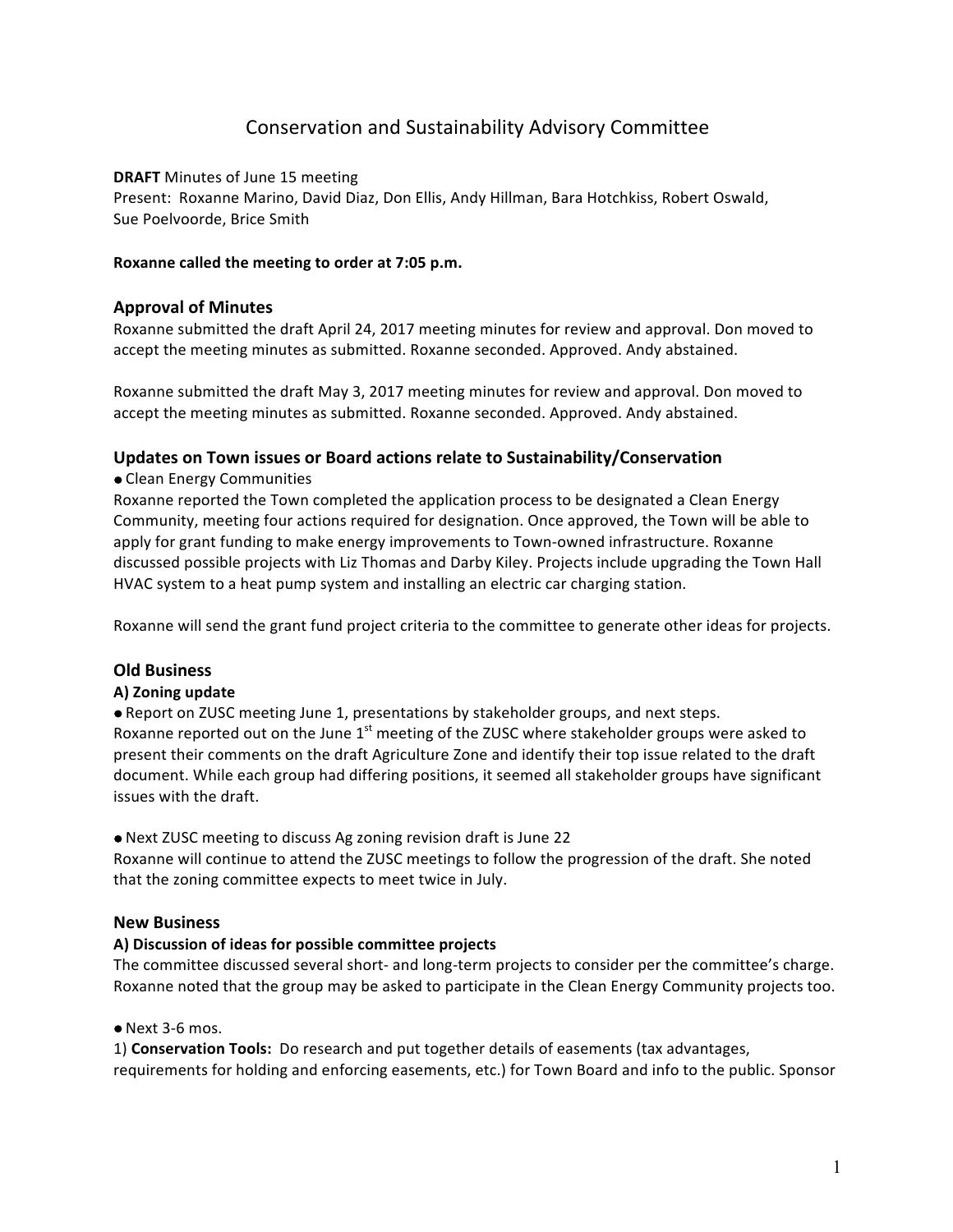an educational session or series in the Town, on conservation tools (easements, PDR's and beyond), tax benefits; possible participants would be the Finger Lakes Land Trust, Tompkins County Planning.

2) Tools for supporting Agriculture in the town (beyond PDR and easements): Research the possibility of establishing a revolving loan fund in the Town, as a program to assist with agricultural land preservation by supporting farm operations and land acquisition for farming. This gets to some of the other action items in the Ag and Farmland Protection Plan, beyond zoning. Establish a real estate transfer tax (NYS allows municipalities to do this) that goes into a town fund; research how this is done, what the requirements are, what discretion the town has for defining uses for the funds (such as a revolving loan fund), what are requirements for a loan fund in NYS law and with the Comptroller's office.

Potentially useful reference: Red Hook local law #1 in 2007 (Community Preservation Fund) which establishes a 2% real estate transfer tax into a Town fund for the purpose of preserving open space, agricultural and historic places (Town of Red Hook website, community preservation transfer tax).

3) Feasibility of developing a town-led/town-established water quality protection program: Topics might include use of constructed or natural wetlands for water quality and flood protection; education on roadside ditches and water issues, storm water protection plan requirements by the DEC. Possible people for the CSAC to work with in researching and developing this would be Rebecca Schneider (T of U Planning Board, wetland and ditches expert); Jim Curatolo (The Wetland Trust, constructed wetlands expert); Carl Schwartz (US Fish and Wildlife, wetlands); TC Soil and Water Conservation, Finger Lakes Land Trust

4) Trail to Taughannock BDT to/from the Village: As a start, work on developing designated on-road routes, with signage for biking and walking routes/lanes. We can look at the Black Diamond Trail Master Plan as a resource. Meetings with Town of Ulysses, Village of Trumansburg, State Parks to outline best on-road routes; other possible participants: Bike Walk Tompkins, BDT Enthusiasts Network; Fernando de Aragón - ITCTC. Research possibility of Ulysses participating in establishing a kiosk in/near the Jacksonville Road parking lot to provide information on where things are in the Village and how to get there by bike; something in Cass Park.

5) Develop a natural resource inventory for the Salo Drive Town-owned land: A "bio-blitz" field event, to introduce the property to the community and involve citizens. Coordinate this with the urban forestry grant that the Town has applied for (awards should be announced in mid-July.) There are a lot of people in Trumansburg who are good with flora and fauna identification. This is also a possible opportunity to engage the Wetland Trust.

6) **Jacksonville Community Association Park:** Work with JCA to assess needs for the park as a local community resource. Andy will think more about the details for this.

7) **CSAC proposed Glare Standard for Large Solar installations:** A field evaluation /proof of concept should be done, as the glare tool is based on needs of the aviation industry, and this is an innovative and new standard, useful to municipalities. Brice can do this as a class project (in the fall?), would need a formal request from the Town Board; no cost to the Town anticipated.